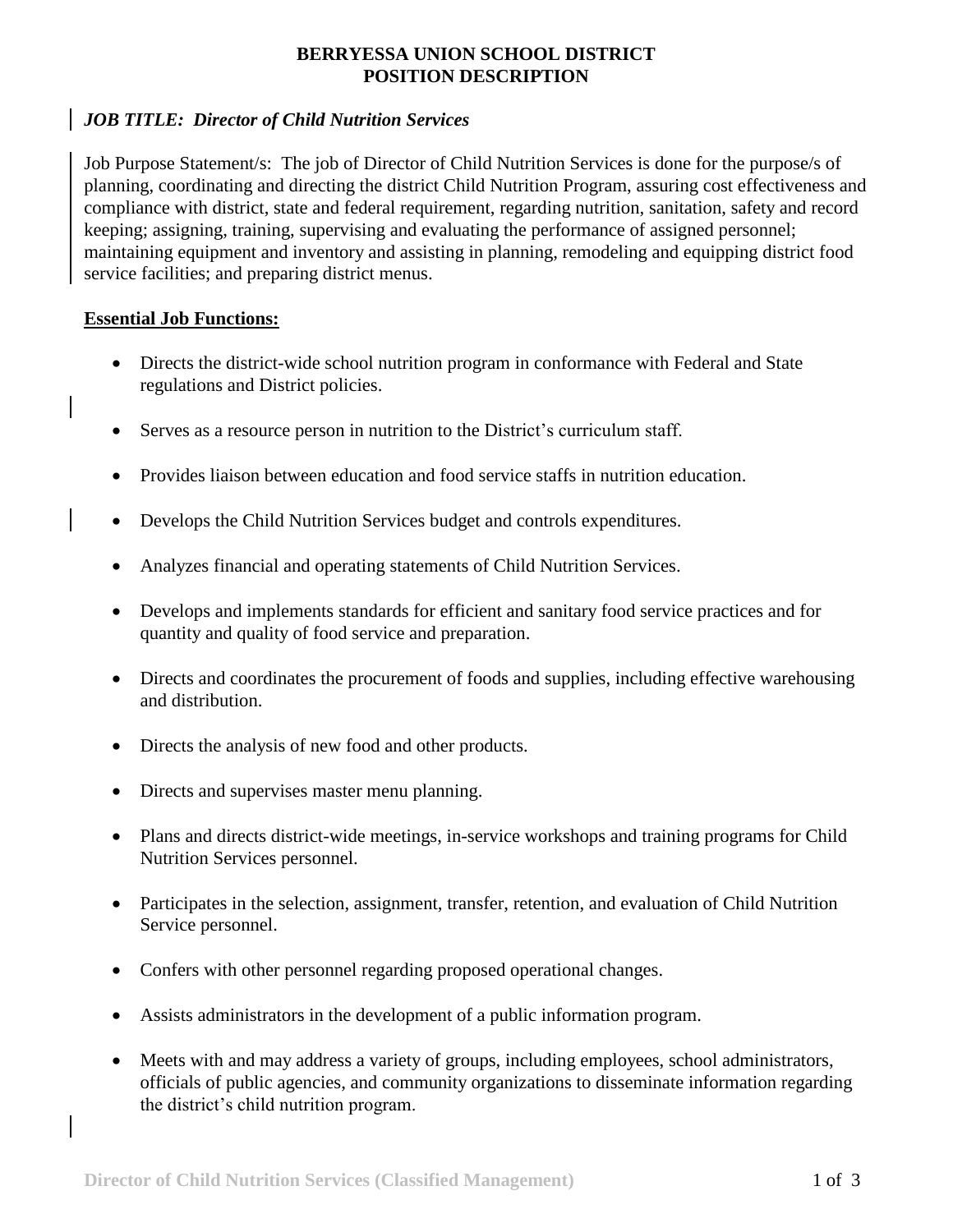## **BERRYESSA UNION SCHOOL DISTRICT POSITION DESCRIPTION**

## *JOB TITLE: Director of Child Nutrition Services*

- Represents staff at meetings and conferences.
- Keeps abreast of current developments in food services management and in nutrition education.

## **Other Job Functions:**

- Works cooperatively with others.
- Performs related duties as may be assigned.

## **Job Requirements - Qualifications:**

## **Education and Experience Requirements**:

- Bachelor's Degree from an accredited college with emphasis in foods, nutrition, institutional or business administration, education or related fields.
- Three years of food service experience at the supervisory level or above.
- Two years in school food service at the supervisory level or above.

## Skills, Knowledge, Abilities and/or Physical Requirements:

- Knowledge of nutrition and its application to food services.
- Knowledge of management principles—accounting, purchasing, personnel, data processing, and program budgeting.
- Knowledge of quantity food production, including preparation, serving, storage, sanitation, and safety.
- Knowledge of menu planning to meet nutritional, esthetic, and psychological needs of students.
- Knowledge of kitchen planning and large food service equipment.
- Knowledge of principles and methods of education of students.
- Knowledge of audio visual aids and their application.
- Ability to plan, organize, coordinate and supervise the warehousing operations of the district.

## Physical Characteristics (With or Without Aids):

Ability to demonstrate sufficient manual dexterity to write, and use the telephone and business